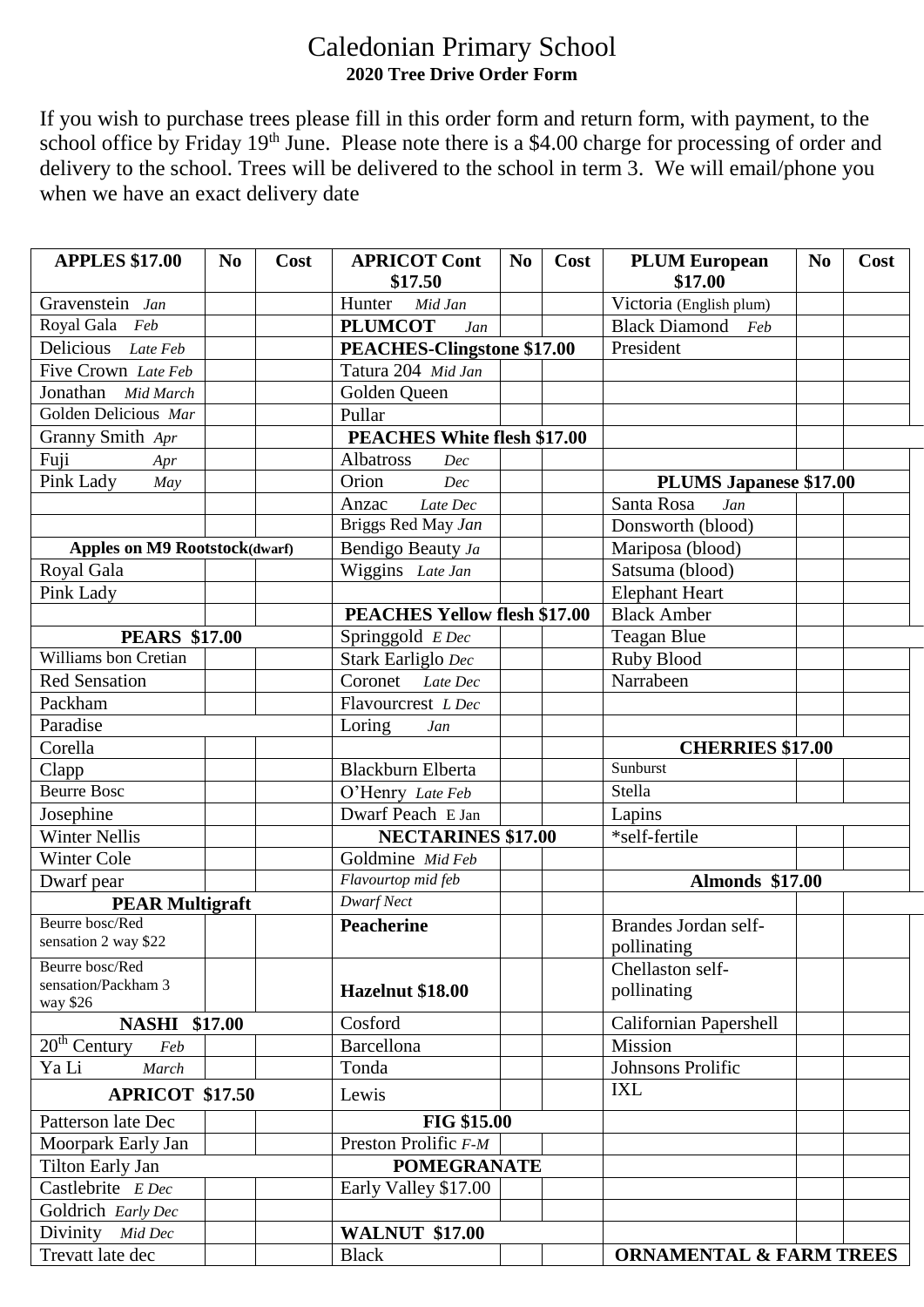|                                      |  |                                      |  |      | <b>PRUNUS \$17.50</b>                                                            |                |      |
|--------------------------------------|--|--------------------------------------|--|------|----------------------------------------------------------------------------------|----------------|------|
| P. sinensis rosea                    |  |                                      |  |      |                                                                                  |                |      |
| P. mume white                        |  |                                      |  |      |                                                                                  |                |      |
| P. Mume pink                         |  | Crepe Myrtle (bare root) \$18.00     |  |      |                                                                                  |                |      |
| P. elvins<br>pink                    |  | Lipan mauve                          |  |      |                                                                                  |                |      |
| P.blireana<br>dbl pink               |  | Zuni purple                          |  |      |                                                                                  |                |      |
| P.cerasifera nigra pink              |  | <b>ORNAMENTAL PEARS Cont</b>         |  |      | <b>SEMI ADVANCEd</b>                                                             | N <sub>o</sub> | Cost |
|                                      |  |                                      |  |      | <b>CONT \$25</b>                                                                 |                |      |
| P.amygdalus burgundy                 |  |                                      |  |      | Aristocrat pear                                                                  |                |      |
| P.versicolor wh&pink                 |  | <b>Autumn Blaze 1.2 \$18</b>         |  |      | <b>Autumn Blaze</b>                                                              |                |      |
|                                      |  | $1.5m$ \$20<br>$\cdots$              |  |      | Prunus cerasifera nigra                                                          |                |      |
| <b>LILAC \$17.50</b>                 |  | 1.7m \$22                            |  |      | Gleditsia sunburst                                                               |                |      |
| Alice Eastwood m/pnk                 |  | <b>Burgundy Blaze</b>                |  |      | Gleditsia ruby lace                                                              |                |      |
| Belle de Nancy pink                  |  | 1.2m \$18                            |  |      | Golden elm                                                                       |                |      |
| Charles Jolly burg                   |  | 1.5m \$20                            |  |      | Pin Oak                                                                          |                |      |
| Corabrandt white                     |  | 1.7m\$22                             |  |      | Paulownia                                                                        |                |      |
| Michel Buchner mauve                 |  | <b>TREES</b> Heights are approximate |  |      | Melia azedarach                                                                  |                |      |
| Missimo purple                       |  |                                      |  |      | Lombardy poplar                                                                  |                |      |
| Oliver de Serres ma/bl               |  | Scarlet Oak 1.7 \$22                 |  |      | Golden poplar                                                                    |                |      |
| CRAB APPLE $-$ \$17.50               |  | <b>London Plane</b>                  |  |      |                                                                                  |                |      |
| M. floribunda purpurea               |  | 1.2m \$16                            |  |      | <b>WEEPERS</b> Minimum height 1.8m                                               |                |      |
| M.eleyi crimson                      |  | 1.5m \$18                            |  |      | Weeping mulberry \$37                                                            |                |      |
| M. gorgeous                          |  | Red Oak 1.7 \$22                     |  |      | Weeping peach crims \$37                                                         |                |      |
| M. ioensis                           |  | Paulownia 1.5m \$20                  |  |      | Cherry- pendula rosea                                                            |                |      |
| M. ioensis rubra                     |  | 1.8m \$22                            |  |      | single pink \$39                                                                 |                |      |
| M.spectabilis                        |  | Pin Oak<br>1.7m \$22                 |  |      | Cherry falling snow \$37                                                         |                |      |
|                                      |  | <b>Gleditsia</b>                     |  |      | Cherry – cheals $$39$                                                            |                |      |
| <b>CHESTNUT \$22.00</b>              |  | Sunburst 1.0m \$17                   |  |      |                                                                                  |                |      |
| <b>Purtins Pride</b>                 |  | 1.8m \$22                            |  |      |                                                                                  |                |      |
| Red Spanish                          |  |                                      |  |      |                                                                                  |                |      |
| Di Coppi                             |  | Golden Elm 1.5m \$21                 |  |      | <b>Plants in Containers (subject to</b><br>availability) in $140 \& 200$ mm pots |                |      |
|                                      |  |                                      |  |      | Jacaranda-1.5m $\overline{\$18}$                                                 |                |      |
|                                      |  | <b>Silver Birch 1.8m \$20</b>        |  |      | Crepe myrtle hopi \$18                                                           |                |      |
|                                      |  | Melia azedarach 1.8\$20              |  |      | Crepe murtle lipan \$18                                                          |                |      |
|                                      |  |                                      |  |      | Pittosporum silver sheen                                                         |                |      |
| <b>TREES</b><br>Claret Ash 1.5m \$20 |  | <b>MAPLES</b><br>Sensation 1.5m \$22 |  | \$18 |                                                                                  |                |      |
|                                      |  |                                      |  |      | Chinese elm $0.7m$ \$15                                                          |                |      |
|                                      |  | <b>Willows \$15.00</b>               |  |      |                                                                                  |                |      |
| Golden Ash 1.5m\$20                  |  |                                      |  |      | Peppercorn 0.8 \$15                                                              |                |      |
|                                      |  | Green weeping                        |  |      | Crepe myrtle Tuscarora<br>\$18                                                   |                |      |
|                                      |  |                                      |  |      | Portwine magnolia                                                                |                |      |
| <b>ORNAMENTAL PEARS</b>              |  |                                      |  |      | 140mm \$14                                                                       |                |      |
| Heights are approximate              |  | Hybrid Willow(NZ                     |  |      | Olive Mission 600mm                                                              |                |      |
|                                      |  | Fodder willow)                       |  |      | pot \$15                                                                         |                |      |
| <b>Manchurian pear</b>               |  | <b>Twisted Willow</b>                |  |      | Apple PinkLady \$19                                                              |                |      |
| \$18.00<br>1.2m                      |  |                                      |  |      | Avocado Hass \$44                                                                |                |      |
| 1.5m \$20.00                         |  |                                      |  |      |                                                                                  |                |      |
| \$22.00<br>1.7 <sub>m</sub>          |  | Poplars grafted on non-              |  |      | Avocado Bacon \$44                                                               |                |      |
| Capital pear                         |  | suckering rootstock                  |  |      |                                                                                  |                |      |
| \$18.00<br>1.2m                      |  | Golden poplar1.8m \$20               |  |      |                                                                                  |                |      |
| \$20.00<br>1.5 <sub>m</sub>          |  | Lombardy $1.8m$ \$20                 |  |      |                                                                                  |                |      |
|                                      |  | <b>Poplars from cuttings</b>         |  |      |                                                                                  |                |      |
| <b>Cleveland Pear</b>                |  | Lombardy $2.1m$ \$15                 |  |      |                                                                                  |                |      |
| 1.2m \$18.00                         |  | WA Evergreen \$19                    |  |      |                                                                                  |                |      |
| 1.5m \$20.00                         |  | Simon poplar \$15                    |  |      |                                                                                  |                |      |
| 1.7m \$22.00                         |  |                                      |  |      |                                                                                  |                |      |
|                                      |  |                                      |  |      |                                                                                  |                |      |